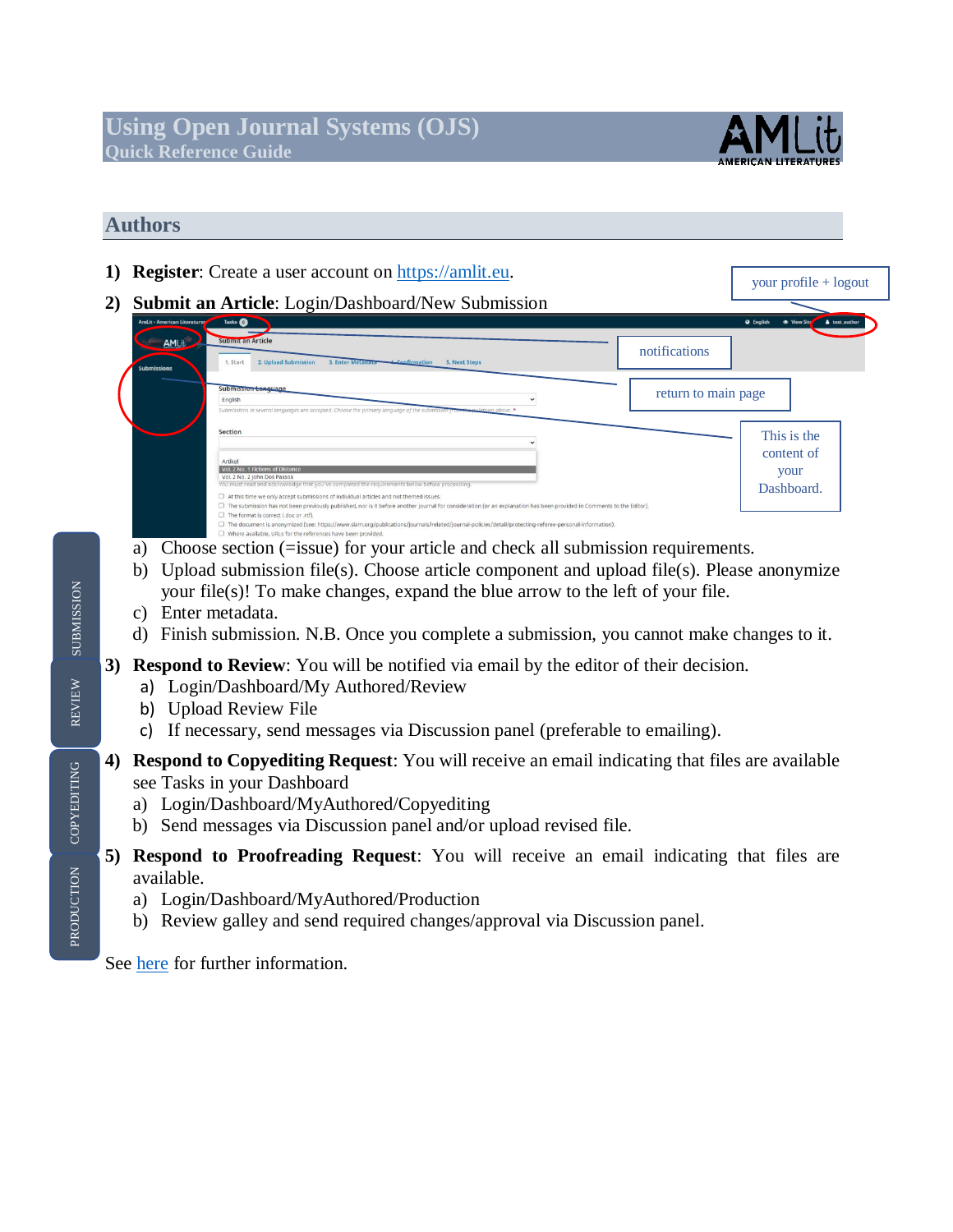## **Section Editors (=Guest Editors)**

[Authors](https://docs.pkp.sfu.ca/learning-ojs/3.1/en/authoring) are encouraged to [register](https://docs.pkp.sfu.ca/learning-ojs/3.1/en/user-accounts#registering-with-a-journal) with the journal and [submit](https://docs.pkp.sfu.ca/learning-ojs/3.1/en/authoring#submitting-an-article) their articles themselves.

The submissions for your issue will automatically be assigned to you or be manually assigned to you by the journal editors (primarily Stefan Brandt and Martin Holtz).

As a section editor, you manage the editing of submissions and see them through the review process, and – together with the editors – the copyediting and production process.

There are 4 stages in the publishing process:

#### **1) Submission**

Author submits article to your section (=issue), submission is automatically assigned to you and you are notified. You decide whether to a) desk-reject the submission or b) accept it and move it into the review stage.



#### **2) Review**

You assign two reviewers to each article for a double-blind peer review. Please double-check whether the author's files are all anonymized. Reviewers have to register with amlit.eu so they can be assigned an essay and requested to review. They can view the submission and have the option to decline or accept review.

You assign the peer-reviewed articles, along with revision requests, back to the author for revision. In case of a reject, you reject the submission.

#### **3) Copyediting**

You assign the revised and accepted articles to the journal managers, who assign them to the journal's proofreaders and copyeditors.

#### **4) Production**

After final proofreading, the journal's copyeditors create the final galley (=typeset PDF file), which is assigned back to the author for final proofing and approval.

Once final approval has been obtained from the author, they assign the article back to the section editors, who assign it to the journal managers for publication.

See [here](https://docs.pkp.sfu.ca/learning-ojs/3.1/en/editorial-workflow) for further information.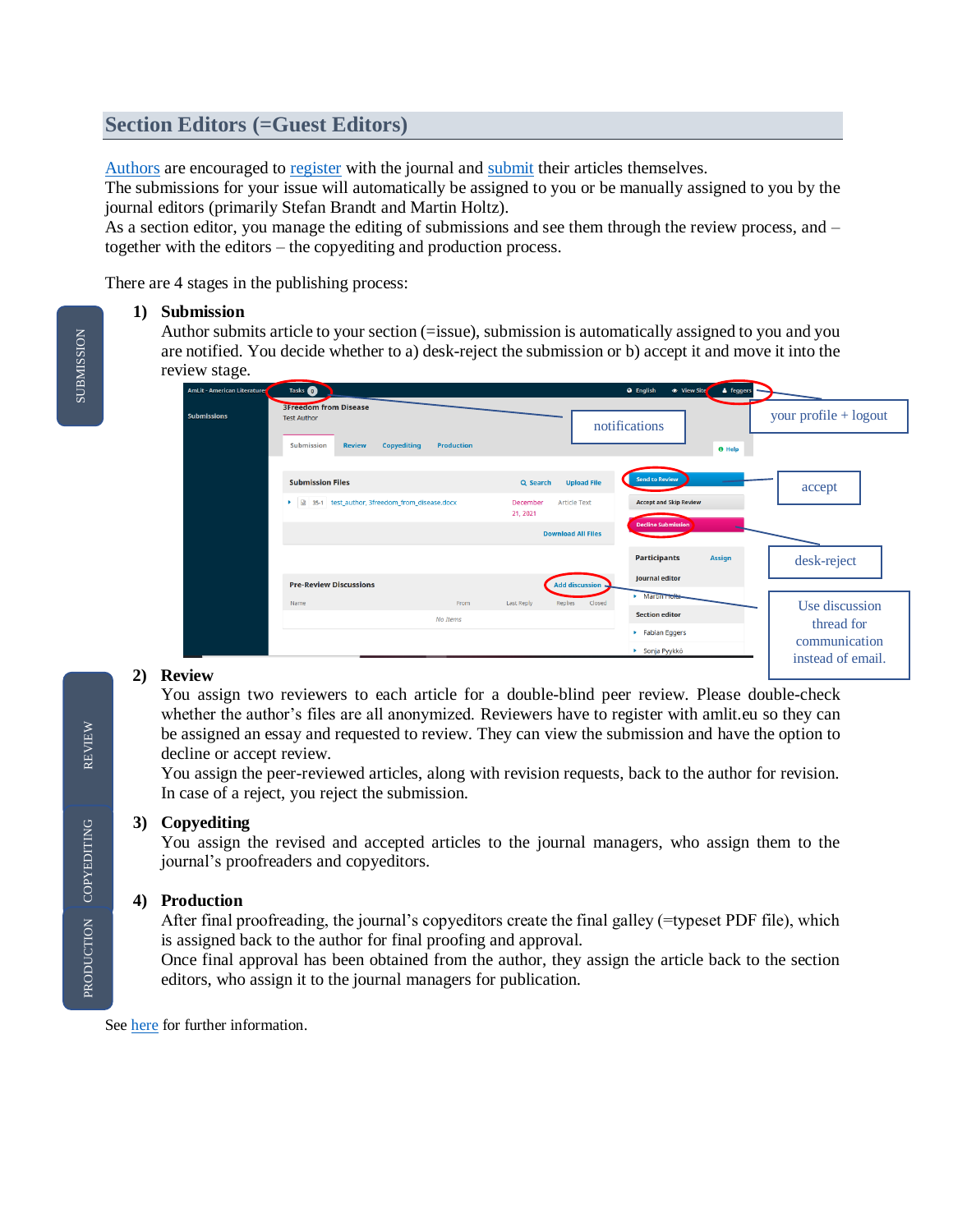### **Reviewers**

- **1) Registering**: Create a user account on [https://amlit.eu.](https://amlit.eu/) Please check V Yes, request the Reviewer role.
- **2) Review Request**: You will be notified of a review request via email. Please click on the "submission URL", which will take you to your Dashboard.
- **3) Review Process**: The review process consists of 4 steps:
	- a. Request: You will be able to access the submission text (abstract + full article) and decide whether you would like to review the essay.

| <b>AmLit - American Literatures</b> | Tasks <sup>1</sup>                                                                                                                                                                                                                                                                                                                | & test_review4<br><b>Q</b> English<br>● View Site |
|-------------------------------------|-----------------------------------------------------------------------------------------------------------------------------------------------------------------------------------------------------------------------------------------------------------------------------------------------------------------------------------|---------------------------------------------------|
| AMLit                               | <b>Review pending.</b><br>2Freedom from Disease                                                                                                                                                                                                                                                                                   | your profile $+$ logout                           |
|                                     | <b>Mark New</b><br><b>Mark Read</b><br><b>Delete</b>                                                                                                                                                                                                                                                                              |                                                   |
|                                     | $1 - 1$ of 1 items                                                                                                                                                                                                                                                                                                                | notifications                                     |
|                                     | You have been selected as a potential reviewer of the following submission. Below is an overview of the submission, as well as the timeline for this<br>review. We hope that you are able to participate.<br><b>Article Title</b><br>2Freedom from Disease<br>return to main page                                                 |                                                   |
|                                     | <b>Abstract</b>                                                                                                                                                                                                                                                                                                                   |                                                   |
|                                     | The pandemic rise of cancer is a global phenomenon that has increasingly found its way into media representations in recent decades. In its ubiquity and<br>transcendence of cultures, cancer is paralleled by the medium of television, both phenomena having entered public discourse in the middle of the<br>previous century. |                                                   |
|                                     | In 1971, President Nixon proclaimed a 'war on cancer' that is waged until this day. Lochlann Jain even speaks of a 'cancer culture' that we nowadays live                                                                                                                                                                         |                                                   |

- b. Guidelines: If you accept the review request, you are taken to the editors' review guidelines.
- c. Download & Review: Fill in the reader's report and feel free to add the file with your comments as 'track changes' under Reviewer Files.
- d. Completion: By clicking on "submit review", your review will be submitted to the author and editors.

See [here](https://docs.pkp.sfu.ca/learning-ojs/en/reviewing) for further information.

Thank you for acting as a reviewer for *AmLit – American Literatures!*